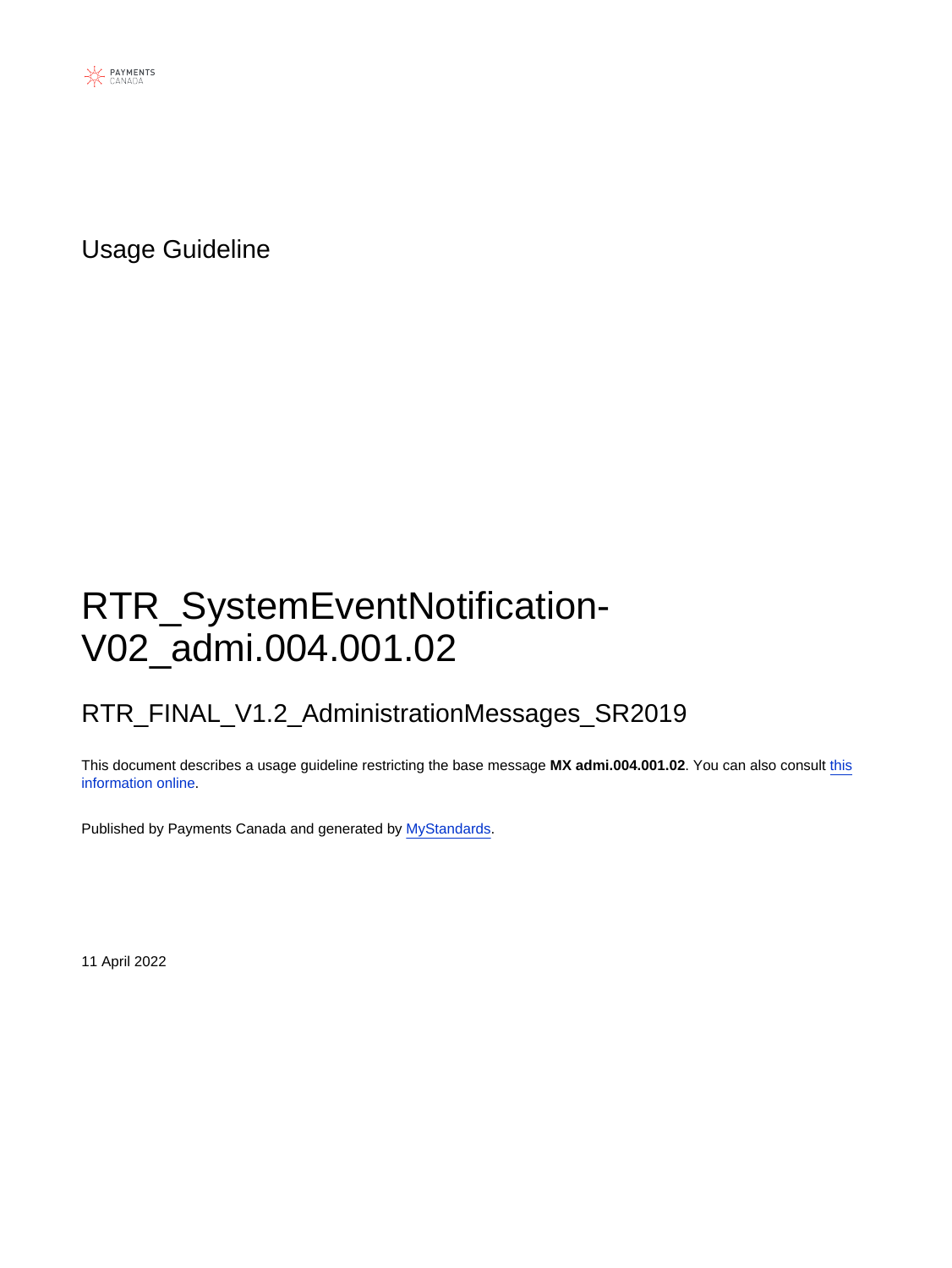# **Table of Contents**

| $2^{\circ}$             |  |
|-------------------------|--|
| $\mathbf{3}$            |  |
| $\overline{\mathbf{4}}$ |  |
| $5\overline{)}$         |  |
|                         |  |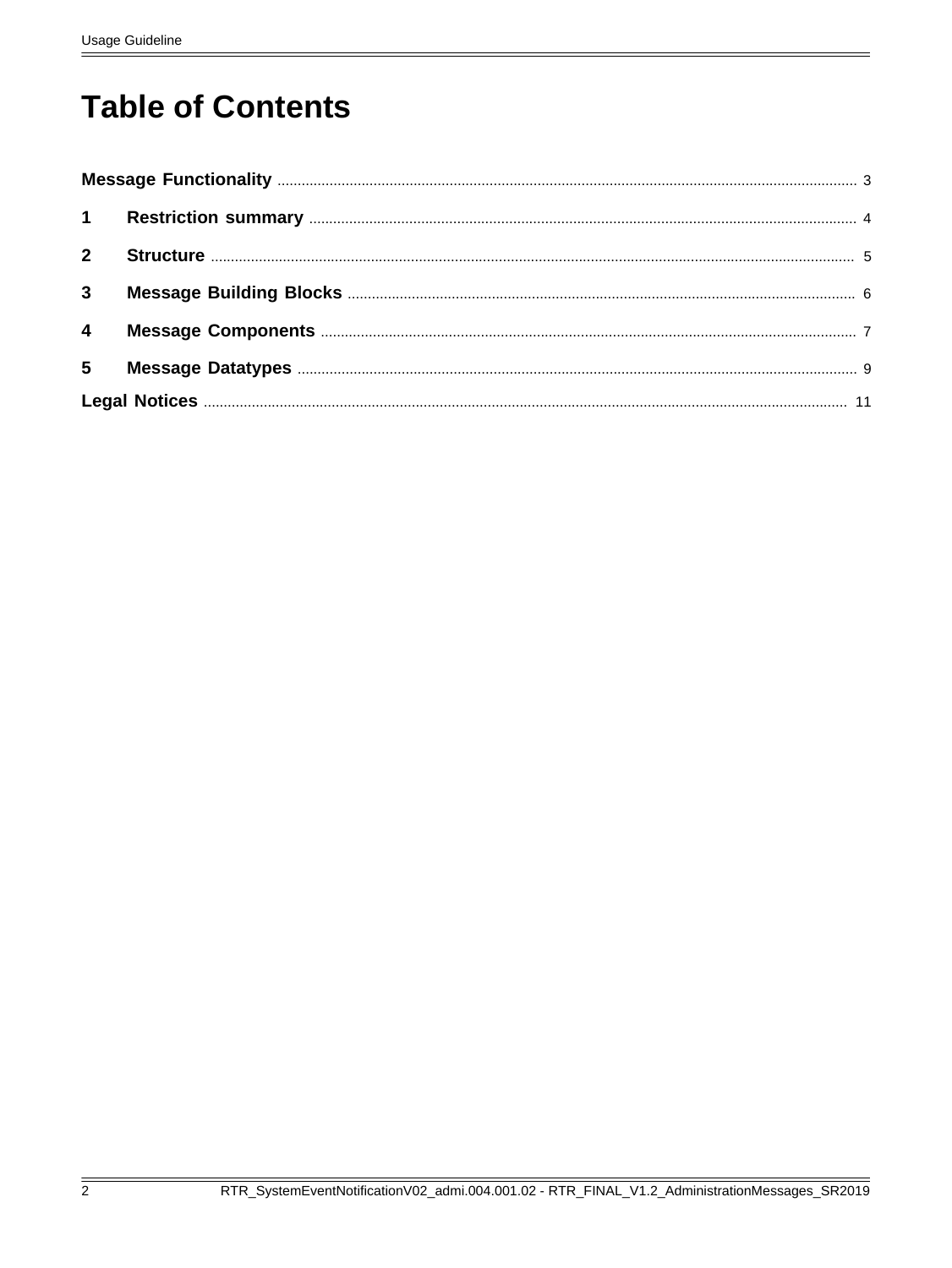#### <span id="page-2-0"></span> **Message Functionality**

This Usage Guideline is based on the admi.004.001.02 message definition. In addition, Payments Canada has defined usage of BusinessApplicationHeaderV01 as optional . The following section will be dealing with the admi.004.001.02 only.

#### **Overview**

This document outlines the specifications for the RTR ISO 20022 System Event Notification (Heartbeat Notification) message. Prior to reading this RTR ISO 20022 Message Specification, it is highly recommended to read the RTR ISO 20022 Message Specification Companion Document that is published alongside it since the Companion provides high-level context and an overview of the message portfolio and content.

RTR Usage: This message will be sent by the RTR Exchange as an application heartbeat notification to RTR Participants.

Scope:

The SystemEventNotification message is sent by a central system to notify the occurrence of an event in a central system.

Usage:

The message can be used by a central settlement system to inform its participants of an event that is going to occur in the system, for instance that the system will be down at a certain time, etc.

#### **Collection Description**

Descriptive Text for all Messages in the RTR Portfolio:

ISO 20022 messages for RTR based on ISO 20022 MDG meetings from 2018 through 2021.

#### **Outline**

The RTR\_FINAL\_V1.2\_AdministrationMessages\_SR2019 / RTR\_SystemEventNotificationV02\_admi.004.001.02 message is composed of 1 building blocks

a. EventInformation

Detailed information about a system event.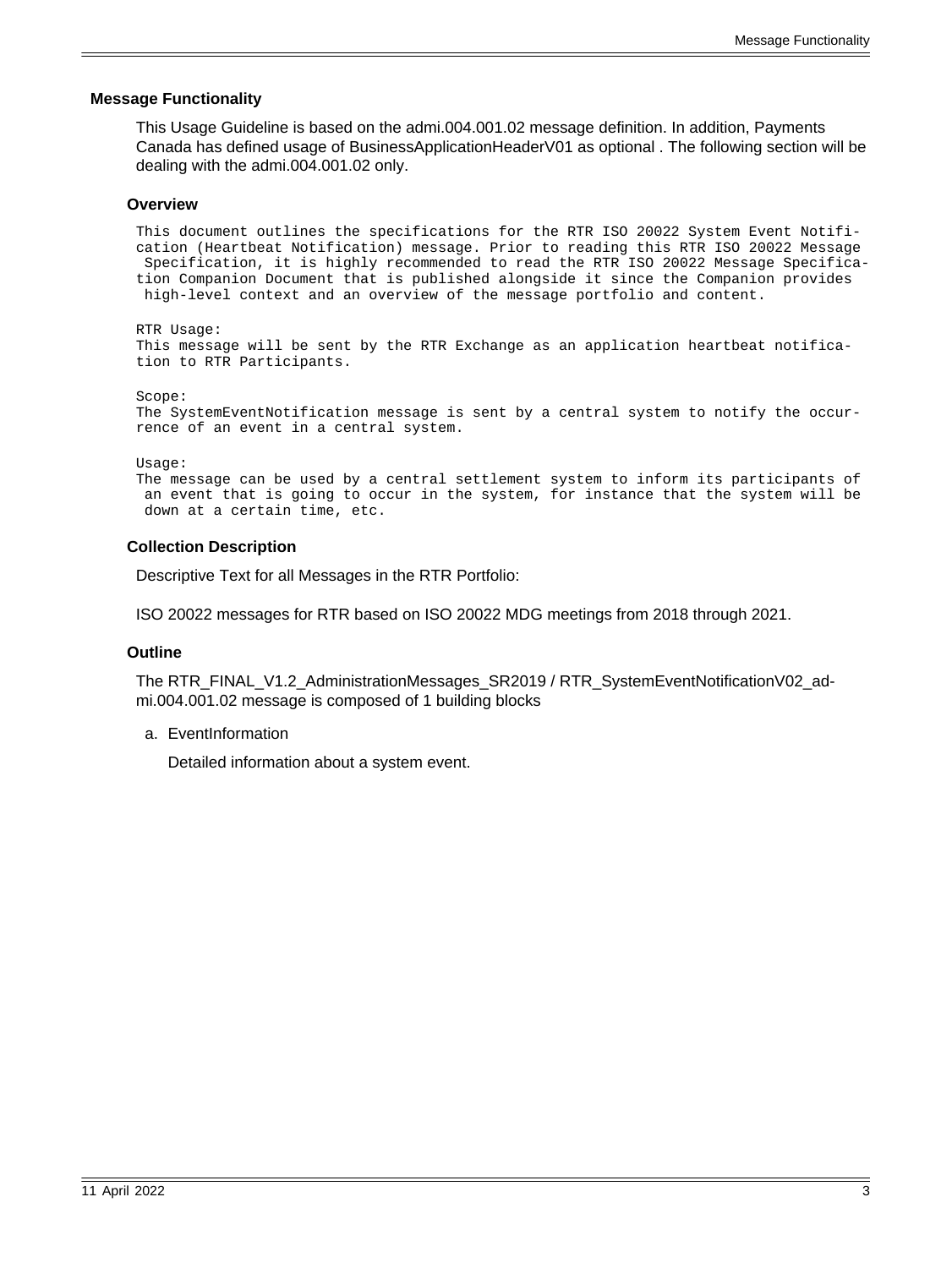# <span id="page-3-0"></span>**1 Restriction summary**

This Usage Guideline restricts the admi.004.001.02 message.

| <b>Restriction Type</b>    | See page       |
|----------------------------|----------------|
| Removed elements           | 7,8            |
| Make mandatory             | 8              |
| <b>Reduce Multiplicity</b> | n.a.           |
| Ignore                     | n.a.           |
| Text rules                 | n.a.           |
| Conditional rules          | n.a.           |
| Formal rules               | n.a.           |
| <b>Fixed values</b>        | $\overline{7}$ |
| <b>Truncates</b>           | n.a.           |
| Comments                   | 8              |
| Annotations                | n.a.           |
| Changed datatypes          | 8              |
| Extensions                 | n.a.           |
| Synonyms                   | n.a.           |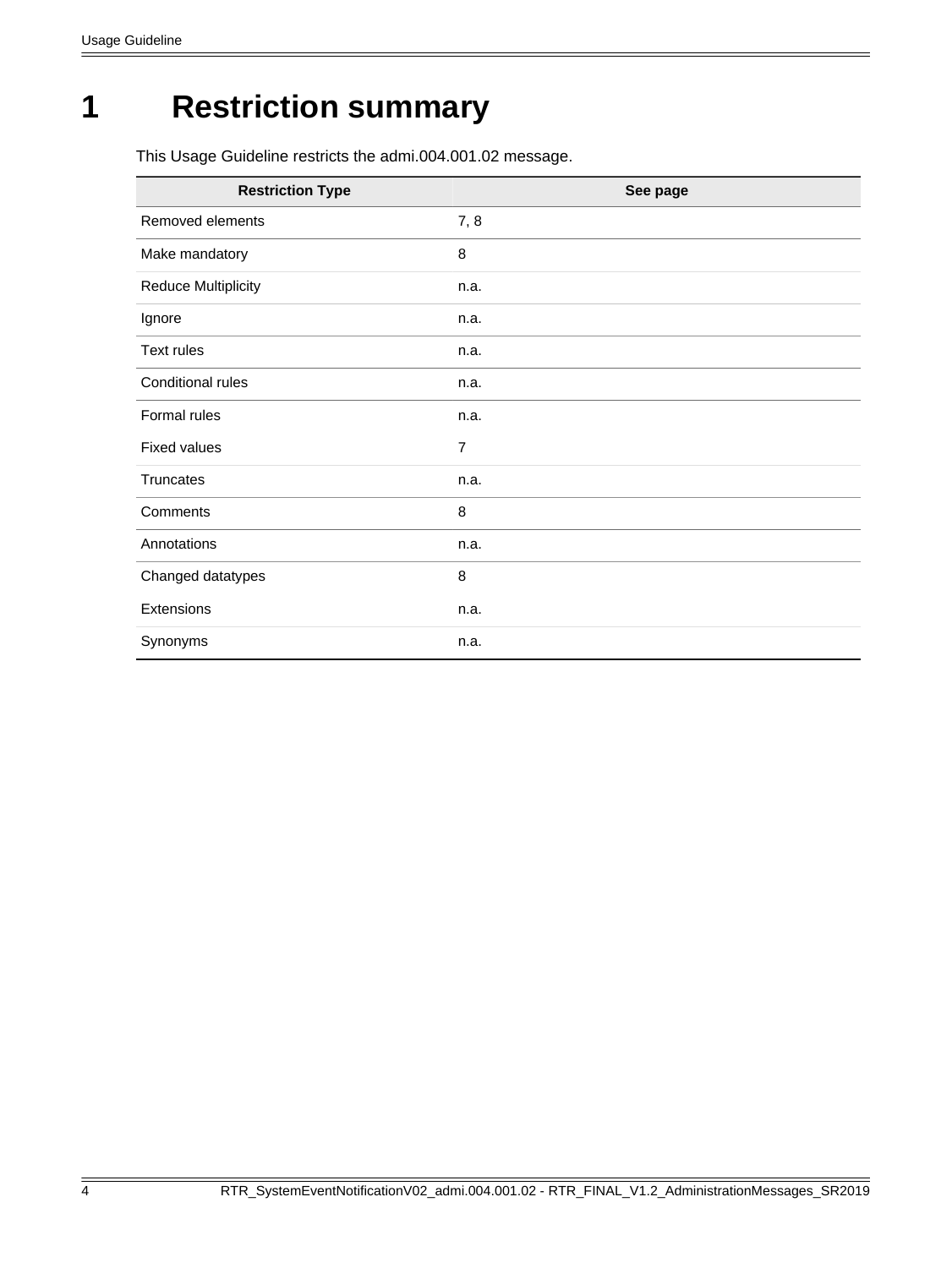# <span id="page-4-0"></span>**2 Structure**

Removed - <sub>!</sub>© Partial Removed - 
o Ignored - <u>I</u> $\Diamond$  Partial Ignored - 
<u>A</u> Details below -M Mandatory - R[x..x] Repeatability[details]

| <b>Index</b> | <b>Message Item</b>        | <xml tag=""></xml>            | <b>Or</b> | Mult. | <b>Usage</b><br><b>Guidelines</b> | Page |
|--------------|----------------------------|-------------------------------|-----------|-------|-----------------------------------|------|
|              | SystemEventNotificationV02 | <sysevtntfctn></sysevtntfctn> |           | [11]  |                                   |      |
|              | EventInformation           | <evtinf></evtinf>             |           | [11]  |                                   | 6    |
|              | EventCode                  | <evtcd></evtcd>               |           | [11]  | Δ                                 |      |
|              | EventParameter             | <evtparam></evtparam>         |           | [0.1] | $\bullet$                         |      |
|              | EventDescription           | <evtdesc></evtdesc>           |           | [01]  | <b>MA</b>                         | 8    |
|              | EventTime                  | $<$ Evt $T$ m>                |           | [01]  | $\bullet$                         | 8    |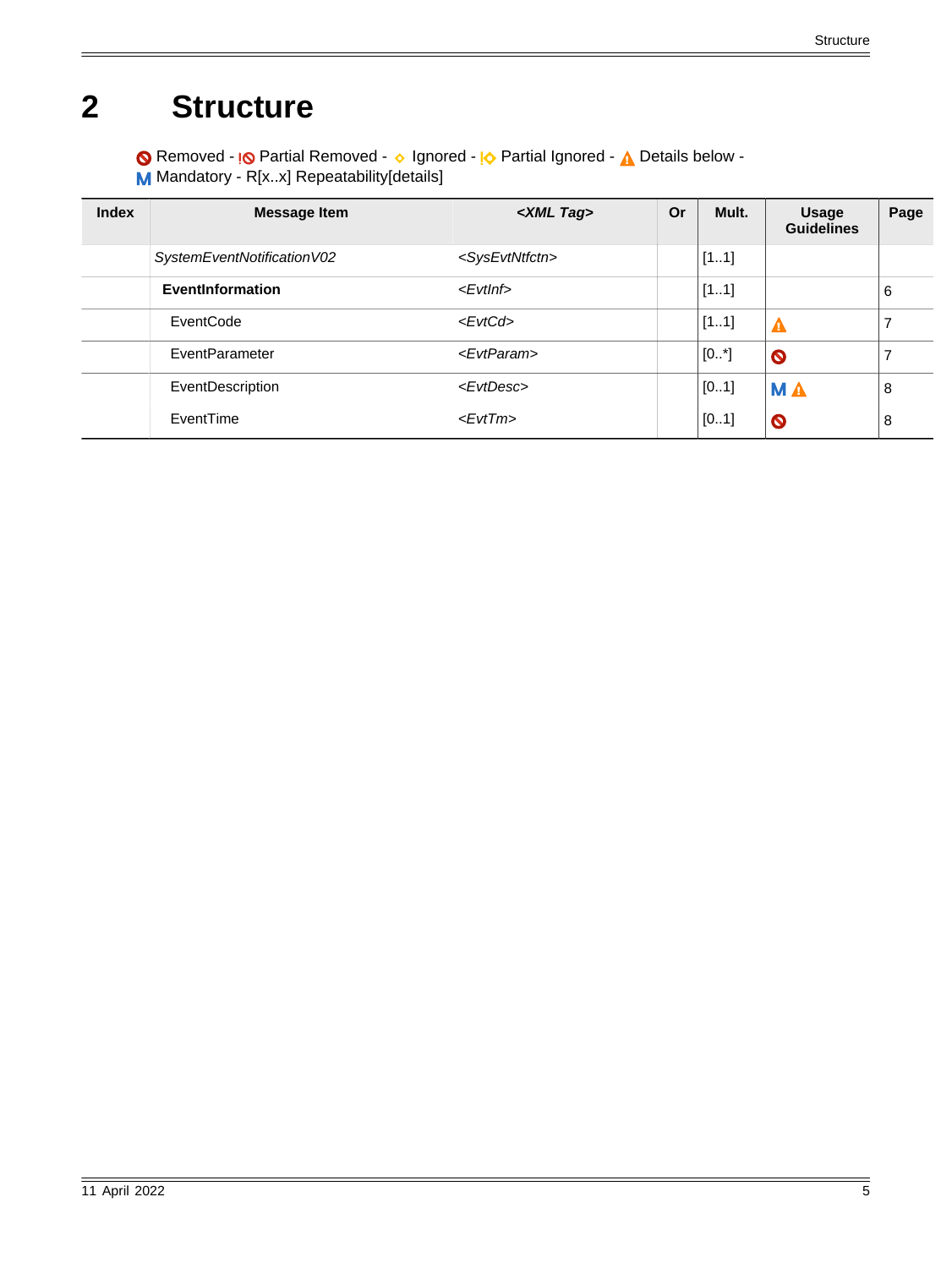# <span id="page-5-0"></span>**3 Message Building Blocks**

**Note** The following chapter identifies the building blocks of the RTR\_FINAL\_V1.2\_AdministrationMessages\_SR2019 / RTR\_SystemEventNotificationV02\_admi.004.001.02 message definition.

## <span id="page-5-1"></span>**3.1 EventInformation**

XML Tag: EvtInf

Presence: [1..1]

Definition: Detailed information about a system event.

The **EvtInf** block contains the following elements (see datatype "Event2\_1" on page 7 for details)

Removed - <sub>!</sub>© Partial Removed - 
o Ignored - <u>I</u> $\Diamond$  Partial Ignored - 
<u>A</u> Details below -M Mandatory - R[x.x] Repeatability[details]

| <b>Index</b> | <b>Message Item</b> | <xml tag=""></xml>    | Or | Mult. | <b>Usage</b><br><b>Guidelines</b> | Page |
|--------------|---------------------|-----------------------|----|-------|-----------------------------------|------|
|              | EventCode           | <evtcd></evtcd>       |    | [11]  | А                                 |      |
|              | EventParameter      | <evtparam></evtparam> |    | [0.1] | $\bullet$                         |      |
|              | EventDescription    | <evtdesc></evtdesc>   |    | [01]  | <b>MA</b>                         | 8    |
|              | EventTime           | $<$ Evt $Tm$ >        |    | [01]  | $\bullet$                         | 8    |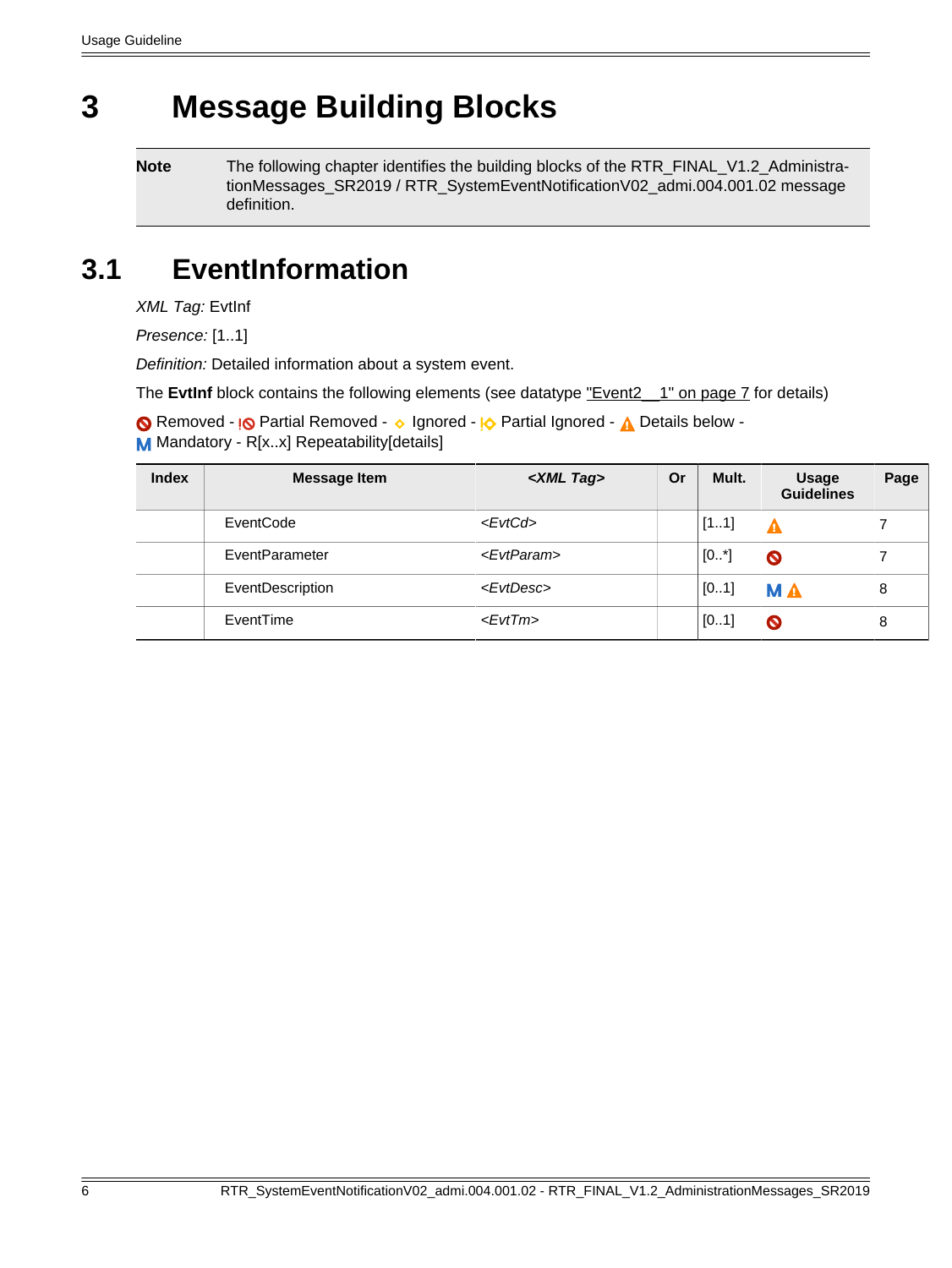# <span id="page-6-0"></span>**4 Message Components**

**Note** The following chapter identifies the message components.

## <span id="page-6-5"></span>**4.1 Event2\_\_1**

Definition: Provides information on an event that happened in a system.

Removed - <sub>!</sub>© Partial Removed - 
o Ignored - <u>I</u> $\Diamond$  Partial Ignored - 
<u>A</u> Details below -M Mandatory - R[x.x] Repeatability[details]

| <b>Index</b> | <b>Message Item</b> | <xml tag=""></xml>    | Or | Mult. | <b>Usage</b><br><b>Guidelines</b> | Page |
|--------------|---------------------|-----------------------|----|-------|-----------------------------------|------|
|              | EventCode           | <evtcd></evtcd>       |    | [11]  | Α                                 |      |
|              | EventParameter      | <evtparam></evtparam> |    | [0.1] | $\bullet$                         |      |
|              | EventDescription    | <evtdesc></evtdesc>   |    | [01]  | <b>MA</b>                         | 8    |
|              | EventTime           | $<$ Evt $Tm$ >        |    | [01]  | $\bullet$                         | 8    |

**Used in element(s)**

["EventInformation" on page 6](#page-5-1)

### <span id="page-6-3"></span>**4.1.1 EventCode**

XML Tag: EvtCd

Presence: [1..1]

Definition: Proprietary code used to specify an event that occurred in a system.

Datatype: ["Max4AlphaNumericText" on page 10](#page-9-0)

#### **Usage Guideline details**

<span id="page-6-2"></span>• **on admi.004.001.02/EventInformation/EventCode Single value:** HBRT

### <span id="page-6-4"></span>**4.1.2 EventParameter**

XML Tag: EvtParam

Presence: [0..\*]

Definition: Describes the parameters of an event which occurred in a system.

Datatype: ["Max35Text" on page 9](#page-8-1)

#### **Usage Guideline details**

<span id="page-6-1"></span>• **This element(admi.004.001.02/EventInformation/EventParameter) is removed.**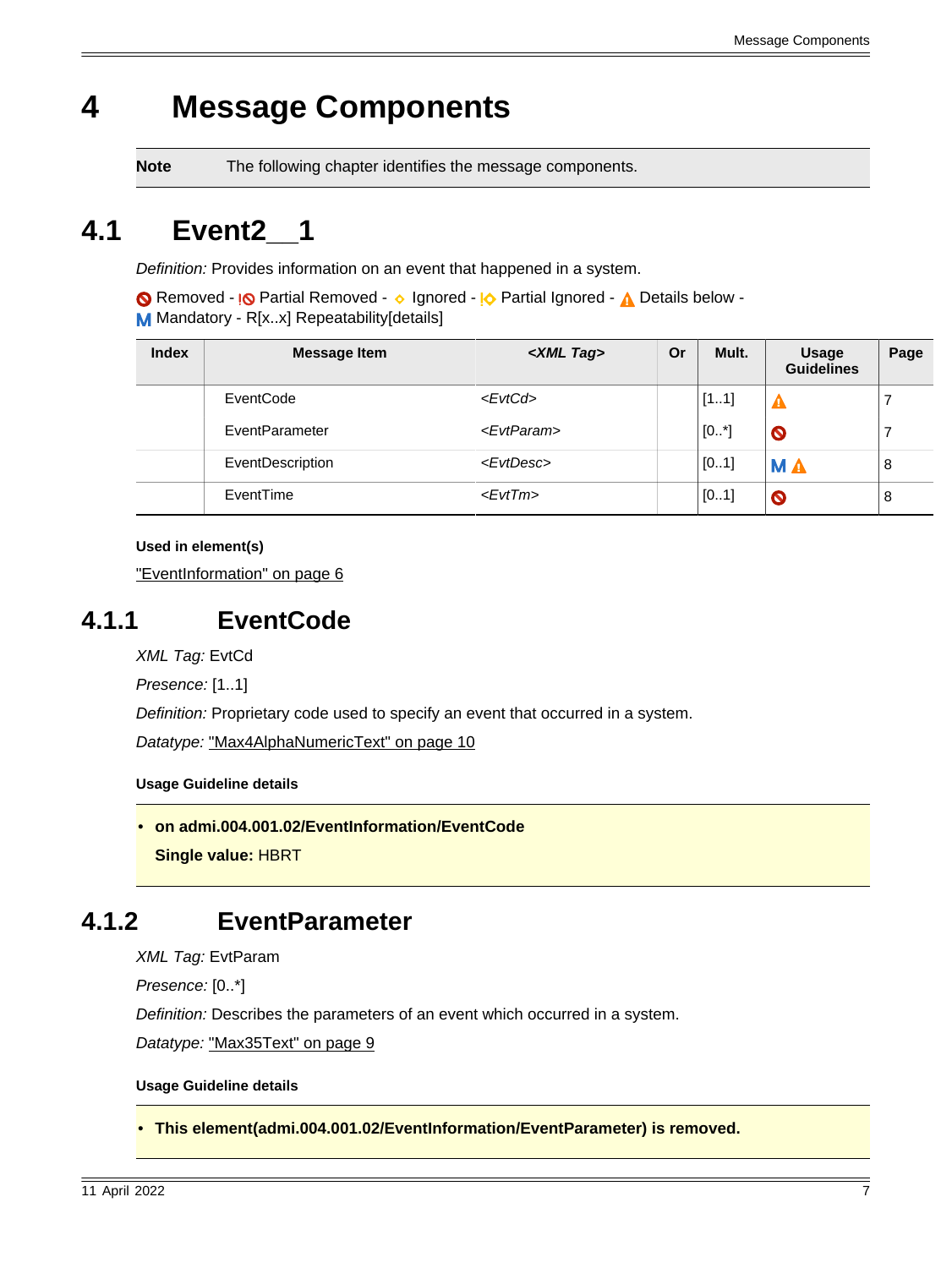### <span id="page-7-4"></span>**4.1.3 EventDescription**

XML Tag: EvtDesc

Presence: [0..1]

Definition: Free text used to describe an event which occurred in a system.

Datatype: ["Max350Text" on page 9](#page-8-2)

#### **Usage Guideline details**

<span id="page-7-1"></span>• **on admi.004.001.02/EventInformation/EventDescription**

This element is now mandatory, the minimum occurrence has been changed to : 1

<span id="page-7-3"></span>• **on admi.004.001.02/EventInformation/EventDescription**

**Type changed to:** [Max350Text on page 9](#page-8-2)

#### <span id="page-7-2"></span>• **on admi.004.001.02/EventInformation/EventDescription**

#### **Comment:**

This element will be populated with a reference for the Heartbeat notification. It must be sent back to the RTR Exchange in the admi.011.

### <span id="page-7-5"></span>**4.1.4 EventTime**

XML Tag: EvtTm

Presence: [0..1]

Definition: Date and time at which the event occurred.

Datatype: ["ISODateTime" on page 9](#page-8-3)

**Usage Guideline details**

<span id="page-7-0"></span>• **This element(admi.004.001.02/EventInformation/EventTime) is removed.**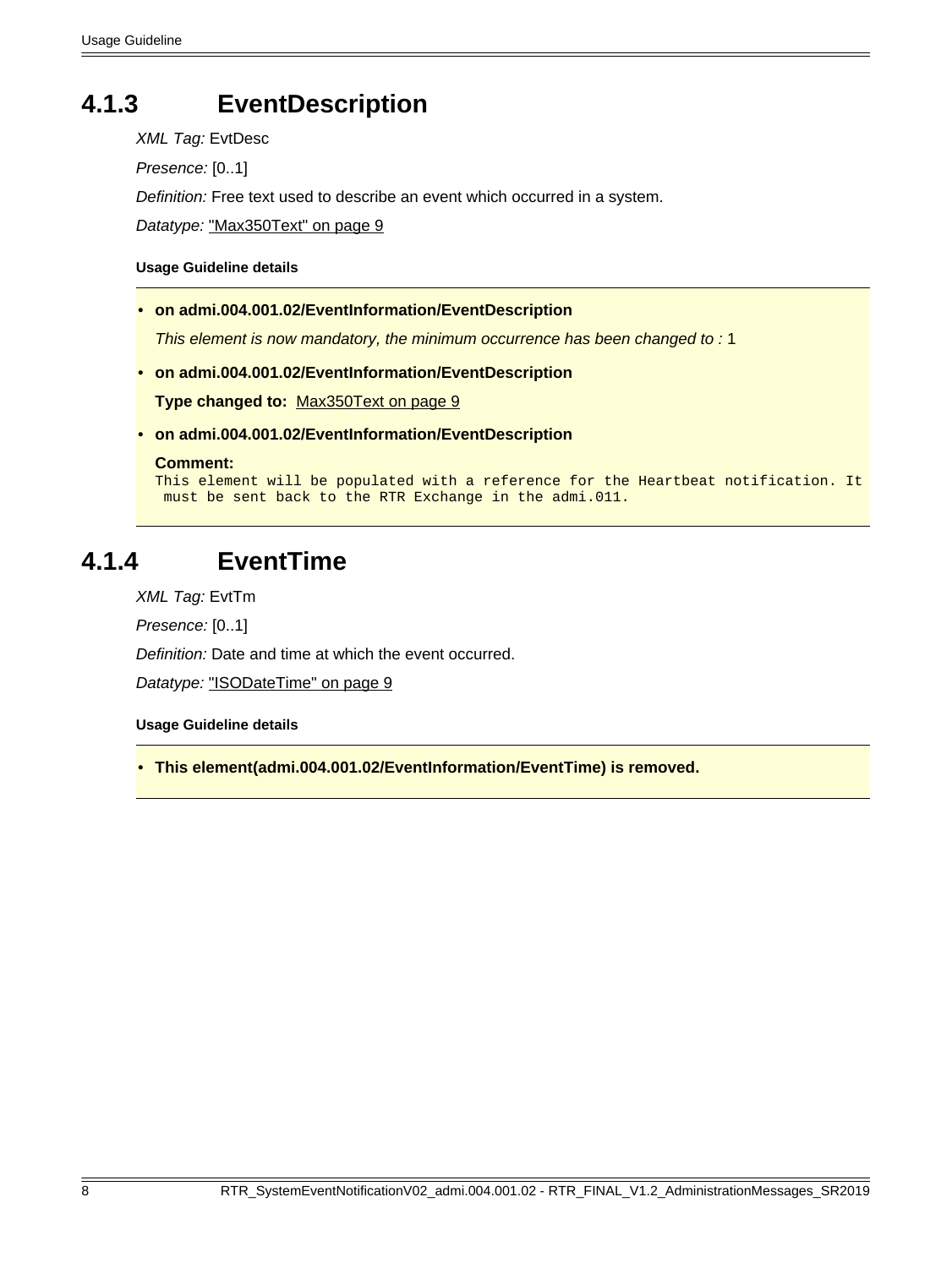# <span id="page-8-0"></span>**5 Message Datatypes**

**Note** The following chapter identifies the datatypes that are used in the message.

# <span id="page-8-3"></span>**5.1 ISODateTime**

Definition: A particular point in the progression of time defined by a mandatory date and a mandatory time component, expressed in either UTC time format (YYYY-MM-DDThh:mm:ss.sssZ), local time with UTC offset format (YYYY-MM-DDThh:mm:ss.sss+/-hh:mm), or local time format (YYYY-MM-DDThh:mm:ss.sss). These representations are defined in "XML Schema Part 2: Datatypes Second Edition - W3C Recommendation 28 October 2004" which is aligned with ISO 8601.

Note on the time format:

1) beginning / end of calendar day

 $00:00:00 =$  the beginning of a calendar day

 $24:00:00 =$  the end of a calendar day

2) fractions of second in time format

Decimal fractions of seconds may be included. In this case, the involved parties shall agree on the maximum number of digits that are allowed.

Type: DateTime

**Used in element(s)**

["EventTime" on page 8](#page-7-5)

## <span id="page-8-2"></span>**5.2 Max350Text**

Definition: Specifies a character string with a maximum length of 350 characters.

Type: Text

**Format**

| maxLength | 350 |
|-----------|-----|
| minLength |     |

**Used in element(s)**

["EventDescription" on page 8](#page-7-4)

### <span id="page-8-1"></span>**5.3 Max35Text**

Definition: Specifies a character string with a maximum length of 35 characters.

Type: Text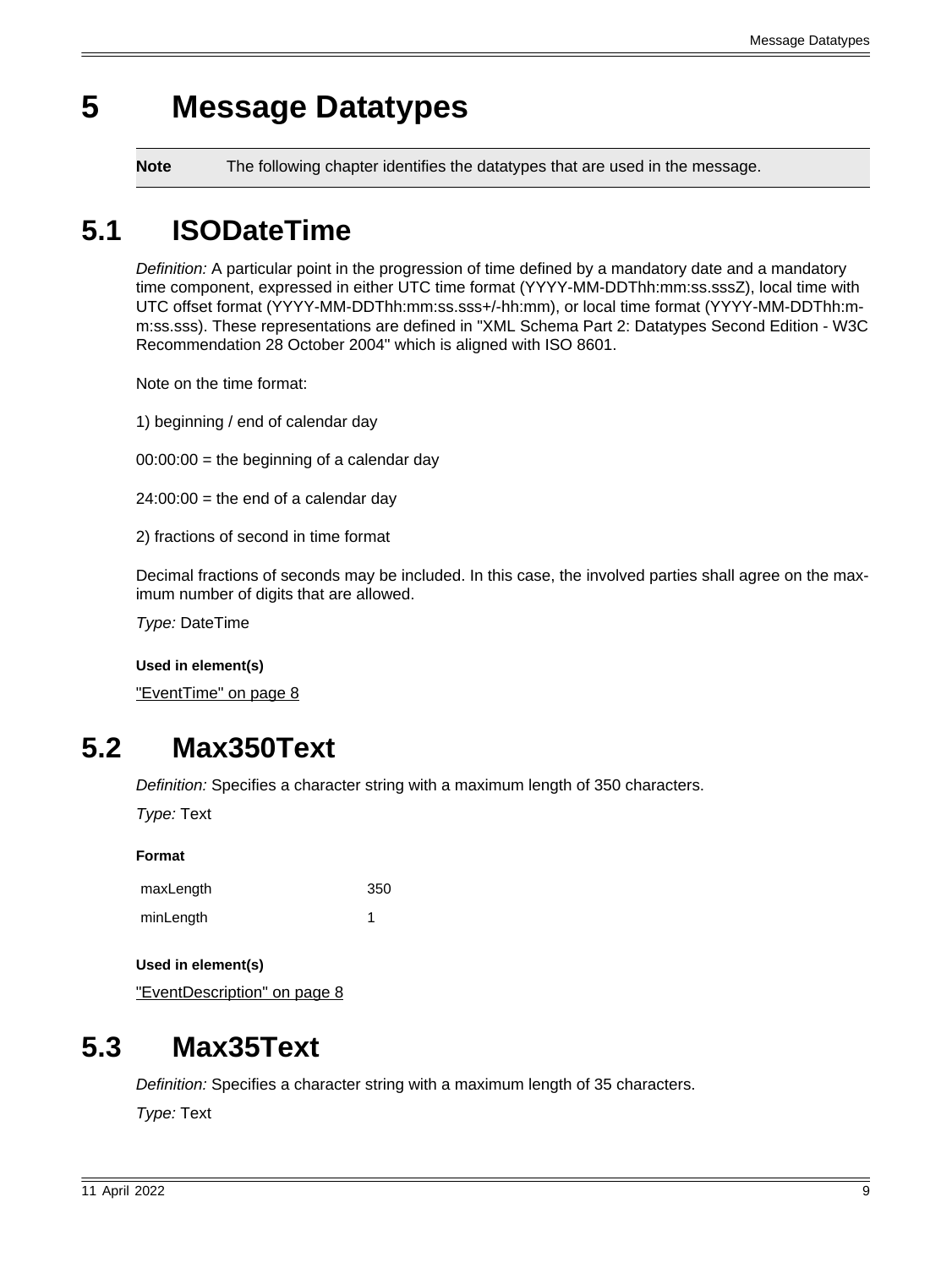#### **Format**

| maxLength | 35 |
|-----------|----|
| minLength |    |

#### **Used in element(s)**

["EventParameter" on page 7](#page-6-4)

# <span id="page-9-0"></span>**5.4 Max4AlphaNumericText**

Definition: Specifies an alphanumeric string with a maximum length of 4 characters.

Type: Text

| Format    |                      |  |  |  |
|-----------|----------------------|--|--|--|
| maxLength |                      |  |  |  |
| minLength |                      |  |  |  |
| pattern   | $[a-zA-Z0-9]\{1,4\}$ |  |  |  |

#### **Used in element(s)**

["EventCode" on page 7](#page-6-3)